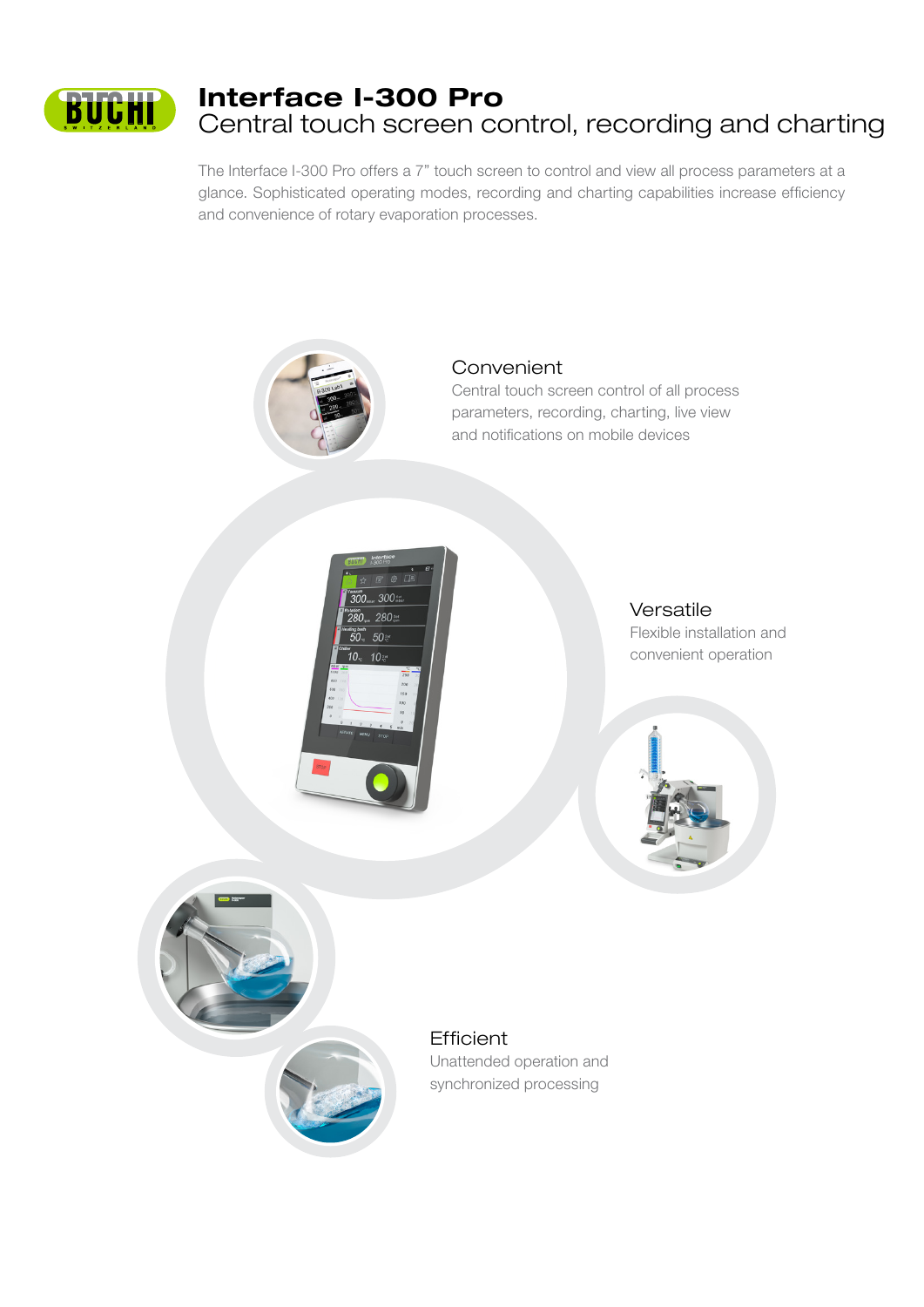

Key features and advantages Interface I-300 Pro





Configure your individual Rotavapor® system: www.buchi.com/Rotavapor

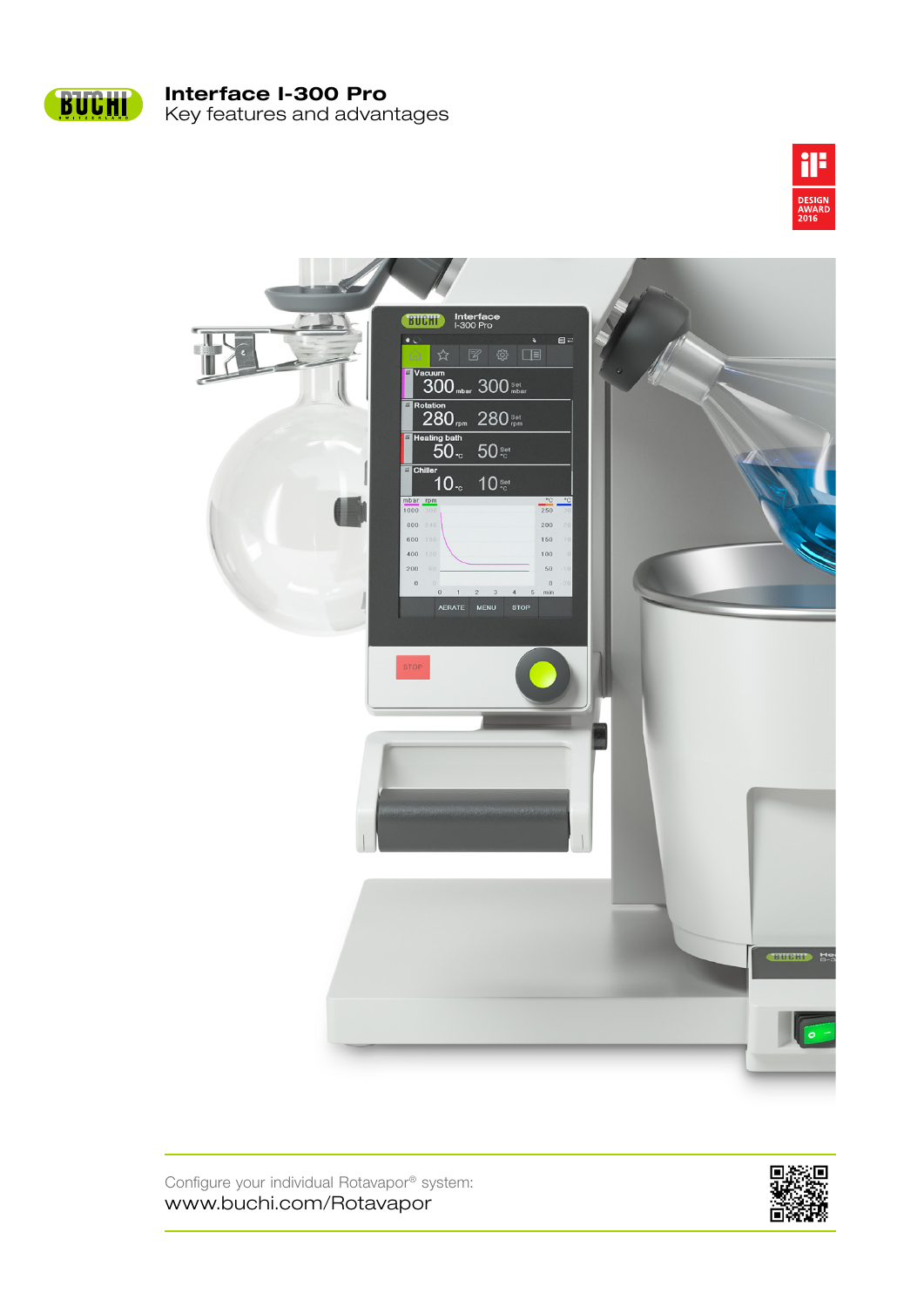

Intuitive navigation

Convenient water-resistant touch panel, user-friendly navigation knob and instant stop button.



#### Automatic distillation

With the AutoDest function and the foam sensor even foaming samples will be distilled automatically.

|                |               | $10_x$ |                | $10^{s_{\rm et}}$ |                |             |          |              |
|----------------|---------------|--------|----------------|-------------------|----------------|-------------|----------|--------------|
| mbar           | rpm           |        |                |                   |                |             | °C       | $^{\circ}$ C |
| 1000           | 300           |        |                |                   |                |             | 250      | 30           |
| 800            | 240           |        |                |                   |                |             | 200      | 20           |
| 600            | 180           |        |                |                   |                |             | 150      | 1.0          |
| 400            | 120           |        |                |                   |                |             | 100      | $\theta$     |
| 200            | 60            |        |                |                   |                |             | 50       | $-10$        |
| $\overline{0}$ | $\theta$      |        |                |                   |                |             | $\bf{0}$ | $-20$        |
|                | $\bf{0}$      | 1      | $\overline{2}$ | 3                 | $\overline{4}$ | 5           | min      |              |
|                | <b>AERATE</b> |        |                | <b>MENU</b>       |                | <b>STOP</b> |          |              |

# Charting

All process parameters are graphically displayed to facilitate the supervision of the distillation.



# Recording

For traceability purposes all process parameters are continuously recorded. The set of data can be exported on an SD card for further analysis.



Remote control

Operate the interface from your most suitable place thanks to flexible installation on fume hood with an additional holder.



Remote monitoring

The Rotavapor® R-300 App for iOS, Android and Windows offers live view and charting of all process parameters including push notifications.

# Method-based operation minimizes supervision

Until now a distillation process required regular supervision to guarantee smooth operation. The I-300 Pro now offers user-defined steps that automatically guide the operator through the process. Push notifications alert when manual interaction is required.

BUCHI's newest innovation, frees up your time by eliminating the need for on-site supervision.

#### Save time by using methods